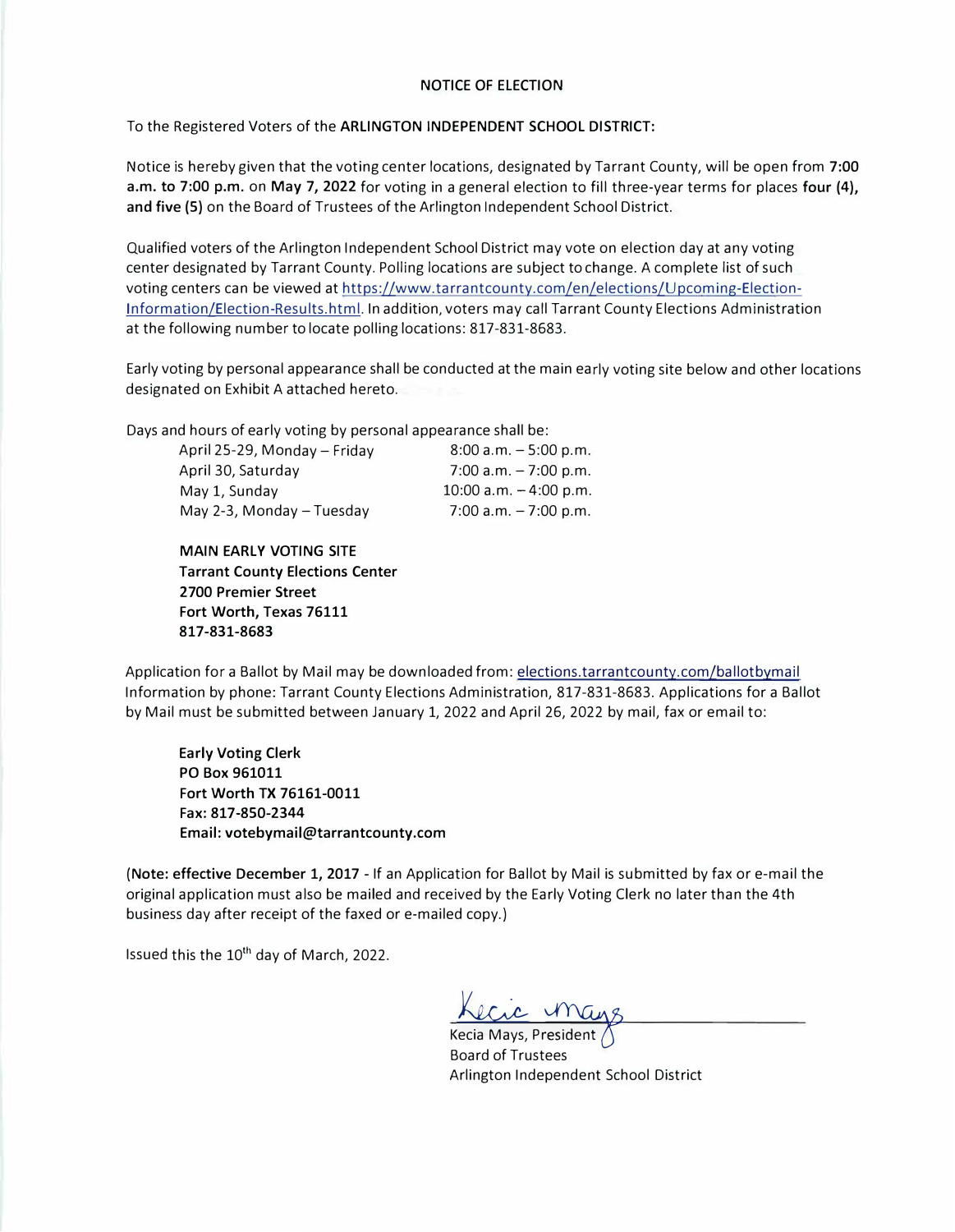## **AVISO** DE ELECCION

### A los votantes registrados del **DISTRITO ESCOLAR INDEPENDIENTE** DE **ARLINGTON:**

Por la presente se notifica que las ubicaciones de los centros de votación, designadas por el condado de Tarrant, estarán abiertas de 7:00 a.m. a 7:00 p.m. el 7 de mayo de 2022 para votar en una elección general y cubrir periodos de tres aiios para las plazas cuatro **(4),** y cinco (5) en la Junta de Sindicos del Distrito Escolar lndependiente de Arlington.

Los votantes calificados del Distrito Escolar lndependiente de Arlington pueden votar el dia de las elecciones en cualquier centro de votación designado por el condado de Tarrant. Los lugares de votación están sujetos a cambios. Puede consultar una lista completa de dichos centros de votación en https://www.tarrantcounty.com/en/elections/Upcoming-Election-Information/Election-Results.html. Ade más, los votantes pueden llamar a la Administración de Elecciones del Condado de Tarrant al siguiente número para ubicar los lugares de votación: 817-831-8683.

La votación anticipada en persona se llevará a cabo en el sitio principal de votación anticipada que se indica a continuación y en otros lugares designados en el Anexo A adjunto.

Los días y horas de votación anticipada en persona serán:

25-29 de abril, de lunes a viernes de sabado, 30 de abril, domingo 1 de mayo, 2-3 de mayo, de lunes a martes,

 $8:00$  a.m.  $-5:00$  p.m.  $7:00$  a.m.  $-7:00$  p.m.  $10:00$  a.m.  $-4:00$  p.m.  $7:00$  a.m.  $-7:00$  p.m.

**SITIO PRINCIPAL DE VOTACION TEMPRANA Centro de Elecciones del Condado de Tarrant 2700 Premier Street Fort Worth, Texas 76111 817-831-8683**

La solicitud para una boleta por correo se puede descargar en: elections.tarrantcounty.com/ballotbymail lnformaci6n por telefono: Administraci6n de Elecciones del Conda do de Tarrant, 817-831-8683. Las solicitudes para una boleta electoral por correo deben enviarse entre el 1 de enero de 2022 y el 26 de abril de 2022 por correo, fax o correo electrónico a:

**Secretario de Votacion Anticipada PO Box 961011 Fort Worth TX 76161-0011 Fax: 817-850-2344 Correo electronico: votebymail@tarrantcounty.com** 

(Nota: a partir del 1 de diciembre de 2017 - si se envía una solicitud de boleta por correo por fax o correo electrónico, la solicitud original también debe enviarse por correo y ser recibida por el secretario de votación anticipada a más tardar el cuarto día hábil posterior a la recepción de la solicitud por fax. o copia enviada por correo electrónico.)

Publicado el 10 de marzo de 2022.

Kecia Mays, Presidente Junta de Sindicos Distrito Escolar lndependiente de Arlington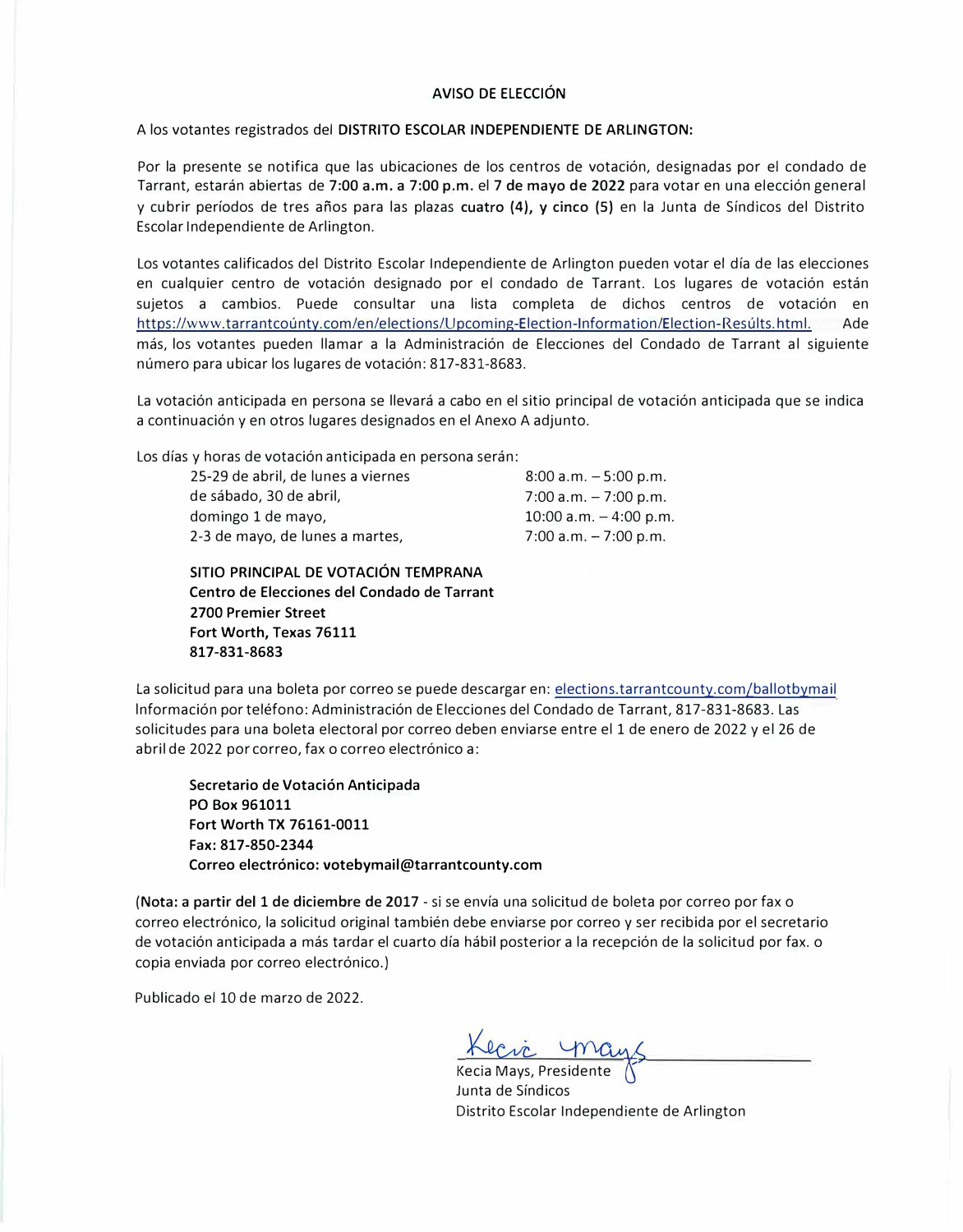# THÔNG BÁO BẦU CỬ

Kính gửi các cử tri đã đăng ký của KHU HOC CHÁNH ĐỘC LẤP ARLINGTON:

Xin chính thức thông báo các địa điểm trung tâm bỏ phiếu, do Hạt Tarrant quản lý, sẽ mở cửa từ 7:00 sáng đến 7:00 tối ngày 7 tháng 5 năm 2022 để bỏ phiếu trong cuộc bầu cử phổ thông để lưa chon các vi trí bốn (4) và năm (5) trong Hội đồng Quản trị của Khu Học chánh Độc lập Arlington cho nhiệm kì 3 năm.

Các cử tri đủ tiêu chuẩn của Khu Hoc chánh Arlington có thể bỏ phiếu vào ngày bầu cử tai bất kỳ trung tâm bỏ phiếu nào do hat Tarrant quản lý. Đia điểm bỏ phiếu có thể thay đổi. Quý vi có thể xem danh sách đầy đủ các trung tâm bỏ phiếu như vây tai https://www.tărrăntcounty.com/en/elections/Upcoming-Election-Information/Election-Results.html. Ngoài ra, cử tri có thể gọi cho Cơ quan Quản lý Bầu cử Hat Tarrant theo số sau để xác định các địa điểm b6 phieu: 817-831-8683.

Việc tự mình đi bỏ phiếu sớm sẽ được tiến hành tai địa điểm bỏ phiếu sớm chính bên dưới và các địa điểm khác được chỉ đinh trong Phu luc B được đính kèm dưới đây.

Ngày và giờ cho việc tự mình đi bỏ phiếu sớm sẽ là:

Ngày 25-29 tháng 4, Thứ Hai - Thứ Sáu, Ngày 30 tháng 4, Thứ Bảy, Ngay **1** thang 5, Chu Nh�t, Ngày 2-3 tháng 5, Thứ Hai-Thứ Sáu,

ĐỊA ĐIỂM BỎ PHIẾU SỚM CHÍNH **Tarrant County Elections Center 2700 Premier Street Fort Worth, Texas 76111 817-831-8683**

8:00 sáng - 5:00 chiều 7:00 sáng - 7:00 tối 10:00 sáng - 4:00 chiều 7:00 SA sang - 7:00 t6i

Có thể tải xuống đơn đăng ký Bỏ phiếu qua đường Thư tín từ địa chỉ: elections.tarrantcounty.com/ballotbymail Thông tin qua điện thoại: Cơ quan Quản lý Bầu cử Hạt Tarrant, 817-831-8683. Đơn xin Bỏ phiếu qua đường Thư tín phải được nộp trong khoảng thời gian từ ngày 1 tháng 1 năm 2022 đến ngày 26 tháng 4 năm 2022 bằng thư, fax hoặc email đến:

**Early Voting Clerk PO Box 961011 Fort Worth TX 76161- 0011 Fax: 817- 850-2344 Email: votebymail@tarrantcounty.com** 

(LU'u y: C6 hi�u hfc **ke** tU' ngay **1** thang **12** nam **2017 -** neu *Dan* xin Bo phieu qua dU'O'ng ThU' *tin* dU'Q'C gửi qua fax hoặc email thì đơn gốc cũng phải được gửi đi và Early Voting Clerk (Thư ký của cuộc Bỏ phiếu sớm) phải nhận được nó không muộn hơn ngày làm việc thứ 4 sau khi nhận được bản fax hoặc bản sao được gửi qua email.)

Được lưu hành ngày 10 tháng 3 năm 2022.

Kecic ync

Kecia Mays, Chủ tịch Hội đồng Quản trị Khu Học chánh Độc lập Arlington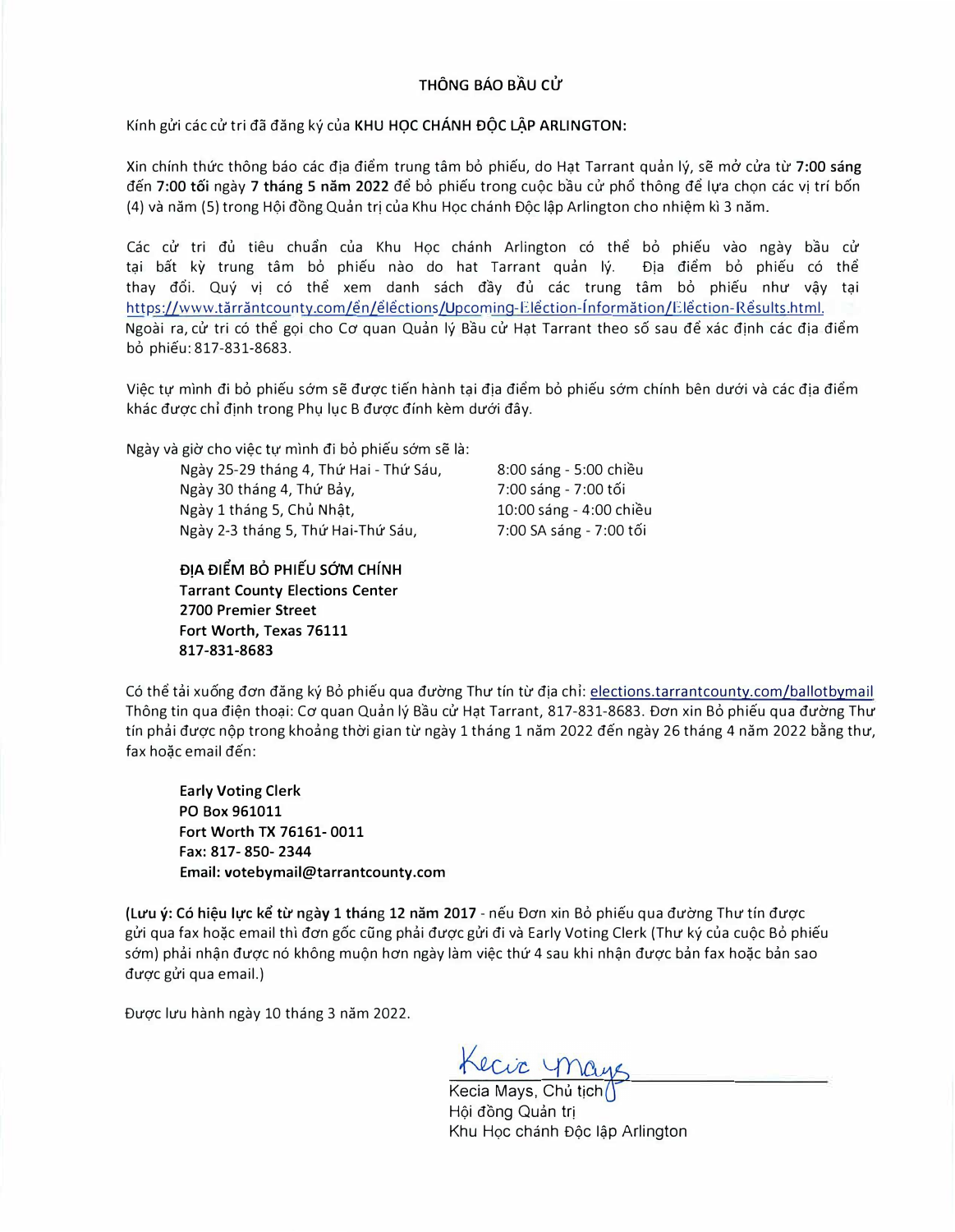#### **TARRANT COUNTY EARLY VOTING**

*(VOTACION ADELANTADA DEL CONDADO DE TARRANT) (BѷU CҜSҒM CҘA QUѺN TARRANT)*

**MAY 7, 2022**

*(7 DE MAYO DE 2022) (NGÀY 7 THÁNG 5, NM 2022)*

## **JOINT GENERAL AND SPECIAL ELECTIONS**

**EXHIBIT A** 

*(ELECCIONES GENERALES CONJUNTAS Y ESPECIALES)* (KӂT HӦP TӘNG TUYӆN CӰ VÀ BҪU CӰ ĈҺC BIӊT)

This schedule of early voting locations, dates and times applies to voters in the following cities, towns, schools, library, and water districts: (Este horario de casetas de votación adelantada, sus fechas y tiempos aplican a los votantes en las siguientes ciudades, pueblos, escuelas, bibliotecas y distritos de la agua) (Đây là lịch trình của những<br>địa điểm, ngày tháng và thời gian cho bầu cử Arlington, Azle, Bedford, Colleyville, Dalworthington Gardens, Edgecliff Village, Euless, Flower Mound, Forest Hill, Fort Worth, Grand Prairie, Haltom City, Haslet, Keller,<br>Kennedale, Lake Worth, Mansfield, Pantego, Richla Birdville ISD, Carroll ISD, Crowley ISD, Eagle Mountain-Saginaw ISD, Fort Worth ISD, Grapevine-Colleyville ISD, Keller ISD, Lewisville ISD, Mansfield ISD, Northwest ISD, White<br>Settlement ISD, Trophy Club Mud No.1, and the

### **EARLY VOTING BY PERSONAL APPEARANCE DAYS AND HOURS**

*(DÍAS Y HORAS DE VOTACIÓN TEMPRANO POR APARICIÓN PERSONAL)*

*(Ngày và giӁĜi bҥu cӊsӀm)*

| April (Abril) (Tháng Tư) 25 - 29 | Monday - Friday (Lunes – Viernes) (Thứ Hai – Thứ Sáu) | $8:00$ a.m. $-5:00$ p.m. |
|----------------------------------|-------------------------------------------------------|--------------------------|
| April (Abril) (Tháng Tư) 30      | Saturday (Sábado) (Thứ Bảy)                           | 7:00 a.m. - 7:00 p.m.    |
| May (Mayo) (Tháng Tư) 1          | Sunday (Domingo) (Chủ Nhật)                           | 10:00 a.m. $-$ 4:00 p.m. |
| May (Mayo) (Tháng Tư) 2 - 3      | Monday - Tuesday (Lunes - Martes) (Thứ Hai - Thứ Ba)  | $7:00$ a.m. $-7:00$ p.m. |

|                | Location<br>(Ubicación)<br>(Địa điểm)                                                                                                  | <b>Address</b><br>(Dirección)<br>(Địa chỉ) | City<br>(Ciudad)<br>(Thành phố) | Zip Code<br>(Código postal)<br>(Mã Bưu Điện) |
|----------------|----------------------------------------------------------------------------------------------------------------------------------------|--------------------------------------------|---------------------------------|----------------------------------------------|
| $1\,$          | <b>Bob Duncan Center</b>                                                                                                               | 2800 S Center Street                       | Arlington                       | 76014                                        |
| $\overline{2}$ | Elzie Odom Athletic Center                                                                                                             | 1601 NE Green Oaks Boulevard               | Arlington                       | 76006                                        |
| 3              | Center for Community Service<br>Junior League of Arlington                                                                             | 4002 W Pioneer Parkway                     | Arlington                       | 76013                                        |
| 4              | City of Arlington South Service Center                                                                                                 | 1100 SW Green Oaks Boulevard               | Arlington                       | 76017                                        |
| 5              | Tarrant County Sub-Courthouse in Arlington                                                                                             | 700 E Abram Street                         | Arlington                       | 76010                                        |
| 6              | <b>Tarrant County College Southeast Campus</b><br>EMB - Portable Building (edificio móvil)<br>(Nhà Di Động) C                          | 2100 Southeast Parkway                     | Arlington                       | 76018                                        |
| $\overline{7}$ | University of Texas at Arlington<br><b>Maverick Activities Center</b>                                                                  | 500 W Nedderman Drive                      | Arlington                       | 76019                                        |
| 8              | Hornet Academy                                                                                                                         | 1010 Boyd Road                             | Azle                            | 76020                                        |
| 9              | <b>Bedford Public Library</b>                                                                                                          | 2424 Forest Ridge Drive                    | Bedford                         | 76021                                        |
| 10             | <b>Benbrook Community Center</b>                                                                                                       | 228 San Angelo Avenue                      | Benbrook                        | 76126                                        |
| 11             | Colleyville Public Library                                                                                                             | 110 Main Street                            | Colleyville                     | 76034                                        |
| 12             | Crouch Event Center in Bicentennial Park                                                                                               | 900 E Glendale Street                      | Crowley                         | 76036                                        |
| 13             | Euless Family Life Senior Center                                                                                                       | 300 W Midway Drive                         | Euless                          | 76039                                        |
| 14             | Forest Hill Civic & Convention Center                                                                                                  | 6901 Wichita Street                        | Forest Hill                     | 76140                                        |
| 15             | Como Community Center                                                                                                                  | 4660 Horne Street                          | Fort Worth                      | 76107                                        |
| 16             | Diamond Hill/Jarvis Branch Library                                                                                                     | 1300 NE 35 <sup>th</sup> Street            | Fort Worth                      | 76106                                        |
| 17             | Griffin-Poly Sub-Courthouse                                                                                                            | 3212 Miller Avenue                         | Fort Worth                      | 76119                                        |
| 18             | Handley-Meadowbrook Community Center                                                                                                   | 6201 Beaty Street                          | Fort Worth                      | 76112                                        |
| 19             | James Avenue Service Center                                                                                                            | 5001 James Avenue                          | Fort Worth                      | 76115                                        |
| 20             | Southside Community Center                                                                                                             | 959 E Rosedale Street                      | Fort Worth                      | 76104                                        |
| 21             | Southwest Regional Library                                                                                                             | 4001 Library Lane                          | Fort Worth                      | 76109                                        |
| 22             | Southwest Sub-Courthouse                                                                                                               | 6551 Granbury Road                         | Fort Worth                      | 76133                                        |
| 23             | Summerglen Branch Library                                                                                                              | 4205 Basswood Boulevard                    | Fort Worth                      | 76137                                        |
| 24             | <b>Tarrant County Elections Center</b><br>Main Early Voting Site<br>(Principal sitio de votación adelantada)<br>(Trung Tâm Bầu Cử Sớm) | 2700 Premier Street                        | Fort Worth                      | 76111                                        |
| 25             | <b>Tarrant County Plaza Building</b>                                                                                                   | 201 Burnett Street                         | Fort Worth                      | 76102                                        |
| 26             | The Villages of Woodland Springs Amenity<br>Center                                                                                     | 12209 Timberland Boulevard                 | Fort Worth                      | 76244                                        |
| 27             | Worth Heights Community Center                                                                                                         | 3551 New York Avenue                       | Fort Worth                      | 76110                                        |
| 28             | Asia Times Square                                                                                                                      | 2625 W Pioneer Parkway                     | <b>Grand Prairie</b>            | 75051                                        |
| 29             | The REC of Grapevine                                                                                                                   | 1175 Municipal Way                         | Grapevine                       | 76051                                        |
| 30             | <b>Haltom City Library</b>                                                                                                             | 4809 Haltom Road                           | <b>Haltom City</b>              | 76117                                        |
| 31             | <b>Haltom Senior Center</b>                                                                                                            | 3201 Friendly Lane                         | <b>Haltom City</b>              | 76117                                        |
| 32             | Legacy Learning Center Northwest ISD                                                                                                   | 501 School House Road                      | Haslet                          | 76052                                        |
| 33             | <b>Brookside Center</b>                                                                                                                | 1244 Brookside Drive                       | Hurst                           | 76053                                        |
| 34             | Keller Town Hall                                                                                                                       | 1100 Bear Creek Parkway                    | Keller                          | 76248                                        |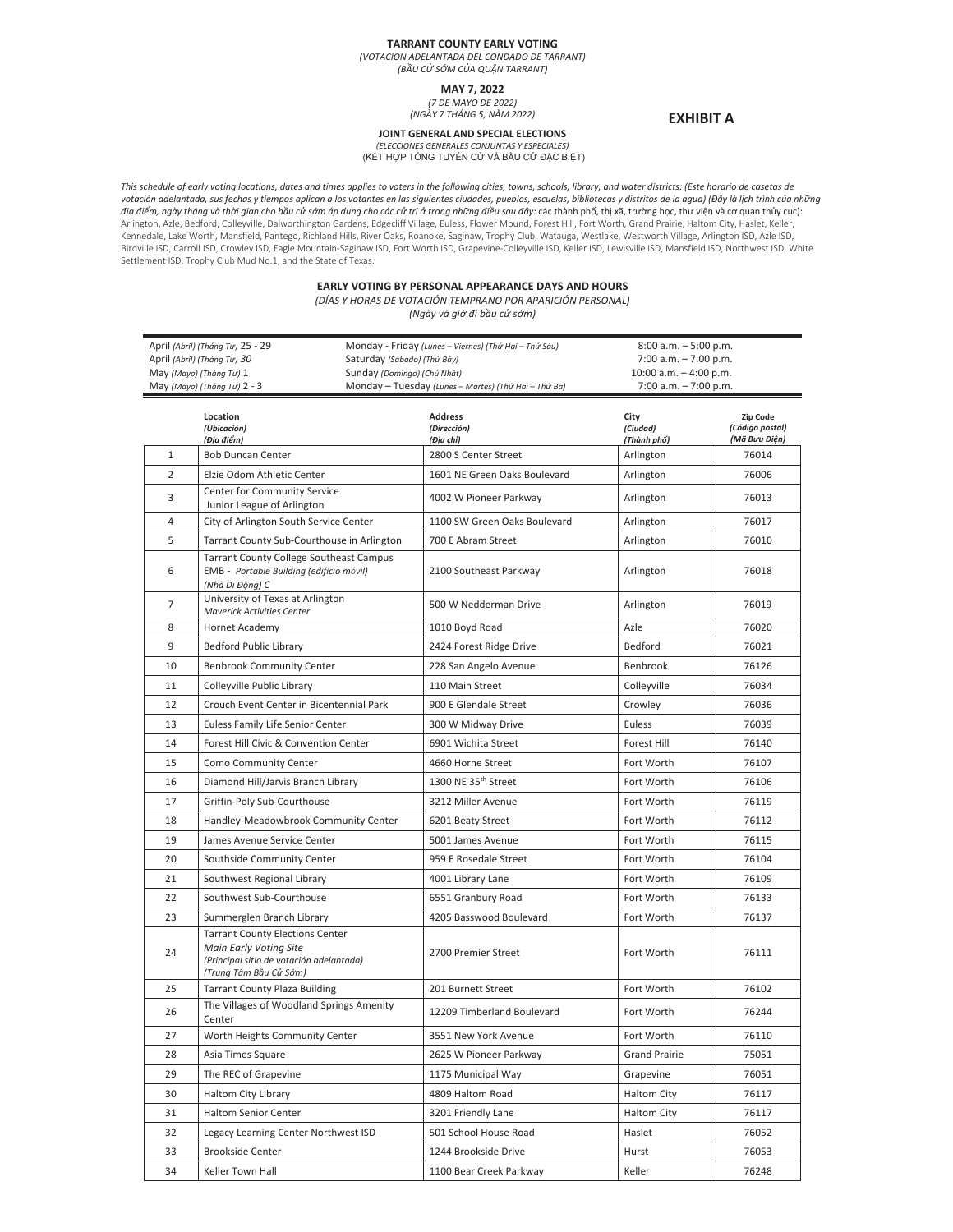#### **TARRANT COUNTY EARLY VOTING**

*(VOTACION ADELANTADA DEL CONDADO DE TARRANT) (BѷU CҜSҒM CҘA QUѺN TARRANT)*

**MAY 7, 2022**

*(7 DE MAYO DE 2022) (NGÀY 7 THÁNG 5, NM 2022)*

### **JOINT GENERAL AND SPECIAL ELECTIONS**

*(ELECCIONES GENERALES CONJUNTAS Y ESPECIALES)* (KӂT HӦP TӘNG TUYӆN CӰ VÀ BҪU CӰ ĈҺC BIӊT)

| 35 | Kennedale Community Center                                                                                                            | 316 W 3rd Street          | Kennedale        | 76060 |
|----|---------------------------------------------------------------------------------------------------------------------------------------|---------------------------|------------------|-------|
| 36 | Sheriff's Office North Patrol Division                                                                                                | 6651 Lake Worth Boulevard | Lake Worth       | 76135 |
| 37 | Mansfield Sub-Courthouse                                                                                                              | 1100 E Broad Street       | Mansfield        | 76063 |
| 38 | Vernon Newsom Stadium                                                                                                                 | 3700 E Broad Street       | Mansfield        | 76063 |
| 39 | North Richland Hills Public Library                                                                                                   | 9015 Grand Avenue         | N Richland Hills | 76180 |
| 40 | Saint Paul Presbyterian Church                                                                                                        | 4517 Rufe Snow Drive      | N Richland Hills | 76180 |
| 41 | <b>River Oaks Annex</b><br>Old Library Building                                                                                       | 4900 River Oaks Boulevard | River Oaks       | 76114 |
| 42 | Eagle Mountain-Saginaw ISD, Building 6<br>Building (Edificio) (Căn số) 6 - Training Room (Sala<br>de entrenamiento) (Phòng Tập Luyện) | 1200 N Old Decatur Road   | Saginaw          | 76179 |
| 43 | Southlake Town Hall                                                                                                                   | 1400 Main Street          | Southlake        | 76092 |
| 44 | White Settlement ISD Administration Building                                                                                          | 401 South Cherry Lane     | White Settlement | 76108 |

Application for a Ballot by Mail may be downloaded from our website: elections.tarrantcounty.com/ballotbymail *(Solicitud para Boleta por Correo se puede descargar de nuestro sitio web):* elections.tarrantcounty.com/ballotbymail (Có thể tải Đơn xin lá Phiếu Bầu qua Thư trên trang mạng của chúng tôi): elections.tarrantcounty.com/ballotbymail

Information by phone: Tarrant County Elections Administration, 817-831-8683<br>(Información por teléfono): (Administración de Elecciones del Condado de Tarrant 8. *(Información por teléfono): (Administración de Elecciones del Condado de Tarrant 817Ͳ831Ͳ8683)* (Thông tin qua điện thoại) (Điều Hành Bầu Cử Quận Tarrant, 817-831-8683)

Applications for a Ballot by Mail must be submitted between January 1, 2022 and April 26, 2022 by mail, fax or email to: **Note: effective December 1, 2017** - If an Application for Ballot by Mail is submitted by fax or e-mail the original application must also be mailed and received by the Early Voting Clerk no later than the 4<sup>th</sup> business day after receipt of the faxed or e-mailed copy.

(Solicitudes para una Boleta por Correo pueden ser sometidas entre el 1 de Enero de 2022 y 26 de Abril de 2022 por correo, fax o por correo electrónico *a:* 

Nota: efectivo el 1 de Diciembre de 2017 - Si una solicitud de boleta por correo se envía por fax o por correo electrónico la solicitud original también debe ser enviada por correo y recibida por el Secretario de Votación Anticipada no más tarde del cuarto día hábil después de recibir la copia enviada por *fax o por correo electrónico.)*

(Đơn xin lá phiếu bầu qua thư phải được gửi vào giữa Ngày 1 Tháng 1, Năm 2022 và Ngày 26 Tháng 4, Năm 2022 bằng thư, fax hoặc email đến: Lưu ý: có hiệu lực từ ngày 1 tháng 12 năm 2017 - Nếu Đơn Xin Lá Phiếu bầu qua thư được gửi bằng fax hoặc e-mail, đơn xin bản gốc cũng phải được gửi bằng thư đến và nhận bởi Thư Ký Phụ Trách Bỏ Phiếu Sớm không muộn hơn ngày làm việc thứ tư kể từ ngày nhận được bản sao từ fax hoặc e-mail.)

> Early Voting Clerk (Secretario De Votación Adelantada) (Nhân Viên Phụ Trách Bỏ Phiếu Sớm) **PO Box 961011**  $Fort$  **Worth TX** 76161-0011  $$  **Email: votebymail@tarrantcounty.com**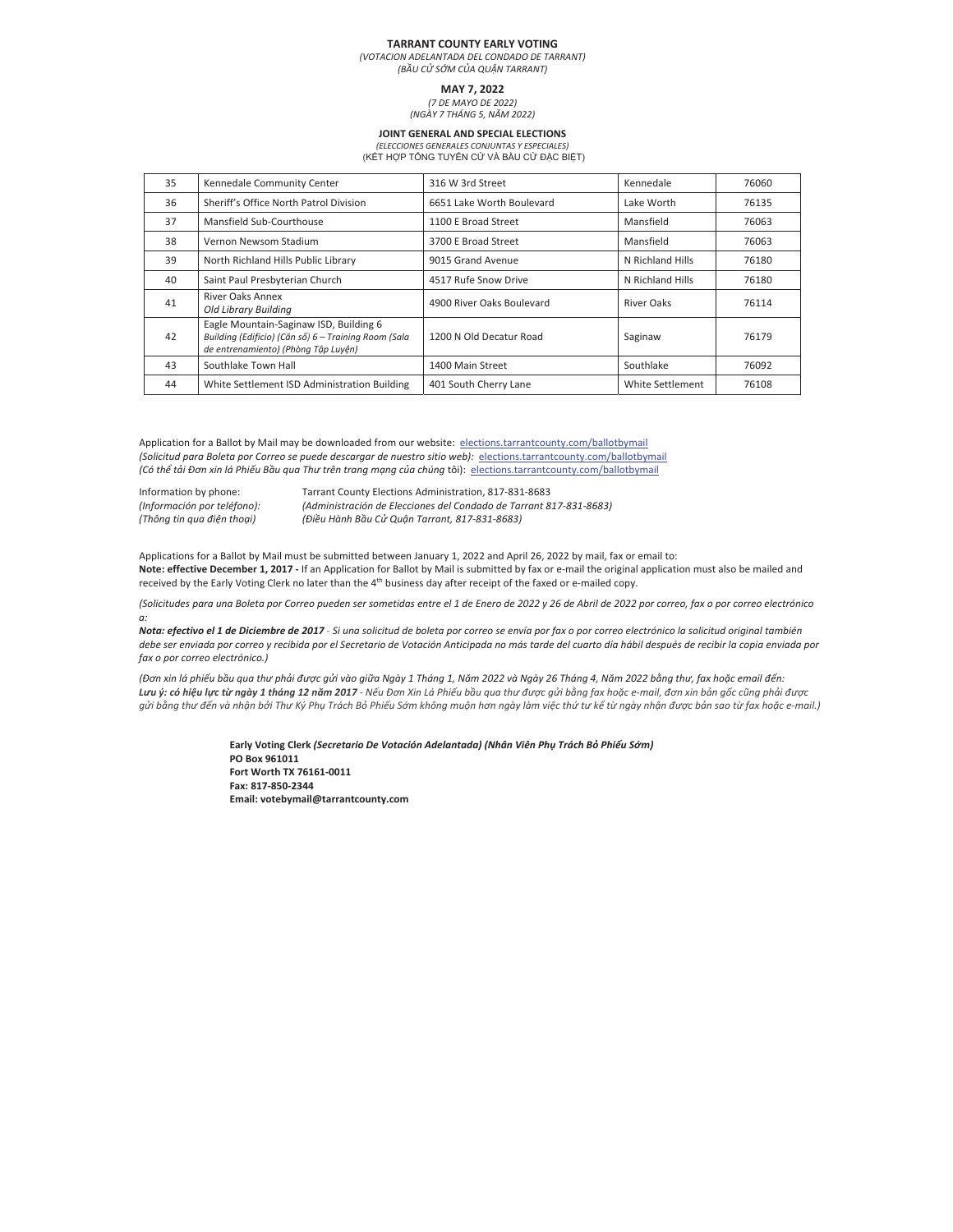# **Joint General and Special Elections - May 7, 2022<br>7:00 am - 7:00 pm<br>Elecciones Generales Conjuntas y Especiales - 7 de mayo de 2022<br>Κết Hợp Tổng Tuyến Cử và Bầu Cử Đặc Biệt 7 Tháng 5, 2022**

| <b>Countywide Polling Place</b>                    | <b>Voting Area</b>               | <b>Address</b>                      | <b>City and Zip</b>              |
|----------------------------------------------------|----------------------------------|-------------------------------------|----------------------------------|
| Lugar de Votación del Condado                      | Área de votación                 | Dirección                           | Ciudad y Código                  |
| Địa Điểm Bỏ Phiếu Toàn Quân                        | Khu Vưc Bỏ Phiếu                 | Địa Chỉ                             | Thành Phố và Mã Bưu Điên         |
| Myrtice and Curtis Larson Elementary School        | Library                          | 2620 Avenue K                       | Grand Prairie, TX 75050          |
| Asia Times Square                                  | Hallway                          | 2625 West Pioneer Parkway           | Grand Prairie, TX 75051          |
| James Starrett Elementary School                   | Main Hall                        | 2675 Fairmont Drive                 | Grand Prairie, TX 75052          |
| Anna May Daulton Elementary School                 | Library                          | 2607 North Grand Peninsula Drive    | Grand Prairie, TX 75054          |
| Kenneth Davis Elementary School                    | Library                          | 900 Eden Road                       | Arlington, TX 76001              |
| R. F. Patterson Elementary School                  | Lobby                            | 6621 Kelly Elliott Road             | Arlington, TX 76001              |
| Janet Brockett Elementary School                   | Cafeteria                        | 810 Dove Meadows Drive              | Arlington, TX 76002              |
| <b>MISD Student Nutrition Department</b>           | Auditorium                       | 1151 Mansfield Webb Road            | Arlington, TX 76002              |
| Dora E. Nichols Junior High School                 | Fine Arts Hallway                | 2201 Ascension Boulevard            | Arlington, TX 76006              |
| Elzie Odom Athletic Center                         | Upstairs Hallway                 | 1601 Northeast Green Oaks Boulevard | Arlington, TX 76006              |
| Sherrod Elementary School                          | Gym                              | 2626 Lincoln Drive                  | Arlington, TX 76006              |
| Arlington ISD Dan Dipert Career & Technical Center | Seminar Rooms 1 & 2              | 2101 Browning Drive                 | Arlington, TX 76010              |
| Meadowbrook Recreation Center                      | Large Meeting Room               | 1400 Dugan Street                   | Arlington, TX 76010              |
| Tarrant County Sub-Courthouse in Arlington         | 1st Floor Meeting Space          | 700 East Abram Street               | Arlington, TX 76010              |
| John Webb Elementary School                        | Hallway in Front of Library      | 1200 North Cooper Street            | Arlington, TX 76011              |
| Berta May Pope Elementary School                   | Gym                              | 901 Chestnut Drive                  | Arlington, TX 76012              |
| Shackelford Junior High School                     | Library                          | 2000 North Fielder Road             | Arlington, TX 76012              |
| Bailey Junior High School                          | Main Entrance & Hallway          | 2411 Winewood Lane                  | Arlington, TX 76013              |
| C. C. Duff Elementary School                       | Front Hallway Foyer              | 3100 Lynnwood Drive                 | Arlington, TX 76013              |
| South Davis Elementary School                      | Library Hallway                  | 2001 South Davis Drive              | Arlington, TX 76013              |
| Town of Pantego Council Chambers                   | Council Chambers                 | 1614 South Bowen Road               | Pantego, TX 76013                |
| Atherton Elementary School                         | Stem Lab                         | 2101 Overbrook Drive                | Arlington, TX 76014              |
| <b>Bob Duncan Center</b>                           | Music Room                       | 2800 South Center Street            | Arlington, TX 76014              |
| Advent Lutheran Church                             | Luther Hall / Multi-Purpose Room | 3232 South Cooper Street            | Arlington, TX 76015              |
| Charles W. Young Junior High School                | North Gym                        | 3200 Woodside Drive                 | Arlington, TX 76016              |
| Miller Elementary School                           | Gym                              | 6401 West Pleasant Ridge Road       | Arlington, TX 76016              |
| Ruth Ditto Elementary School                       | Cafeteria                        | 3001 Quail Lane                     | Arlington, TX 76016              |
| Dalworthington Gardens City Hall                   | City Hall Council Chambers       | 2600 Roosevelt Drive                | Dalworthington Gardens, TX 76016 |
| City of Arlington South Service Center             | <b>Training Room</b>             | 1100 Southwest Green Oaks Boulevard | Arlington, TX 76017              |

Page 1 of 6 as of March 14, 2022

**Joint General and Special Elections - May 7, 2022<br>7:00 am - 7:00 pm<br>Elecciones Generales Conjuntas y Especiales - 7 de mayo de 2022<br>Κết Hợp Tổng Tuyến Cử và Bầu Cử Đặc Biệt 7 Tháng 5, 2022** 

| <b>Countywide Polling Place</b>      | <b>Voting Area</b>               | <b>Address</b>                      | City and Zip             |
|--------------------------------------|----------------------------------|-------------------------------------|--------------------------|
| Lugar de Votación del Condado        | Área de votación                 | Dirección                           | Ciudad y Código          |
| Địa Điểm Bỏ Phiếu Toàn Quân          | Khu Vưc Bỏ Phiếu                 | Địa Chỉ                             | Thành Phố và Mã Bưu Điên |
| Corey Academy                        | Front Lobby / Cafeteria          | 5200 Kelly Elliott Road             | Arlington, TX 76017      |
| Truett Boles Junior High School      | Gym A (Southeast)                | 3900 Southwest Green Oaks Boulevard | Arlington, TX 76017      |
| <b>Ferguson Education Center</b>     | Main Foyer                       | 600 Southeast Green Oaks Boulevard  | Arlington, TX 76018      |
| <b>Fitzgerald Elementary School</b>  | Front Foyer                      | 5201 Creek Valley Drive             | Arlington, TX 76018      |
| L. R. Bebensee Elementary School     | Main Entrance Hallway            | 5900 Inks Lake Drive                | Arlington, TX 76018      |
| Hornet Academy                       | Classroom                        | 1010 Boyd Road                      | Azle. TX 76020           |
| Pat May Center                       | <b>Blair Room</b>                | 1849-B Central Drive                | Bedford, TX 76022        |
| Precinct One Garage                  | Large Meeting Room               | 800 East Rendon Crowley Road        | Burleson, TX 76028       |
| Tarver Rendon Elementary School      | Cafeteria / Hallway              | 6065 Retta Mansfield Road           | Burleson, TX 76028       |
| Colleyville Public Library           | 2nd Floor                        | 110 Main Street                     | Colleyville, TX 76034    |
| Crowley 9th Grade Campus             | Library                          | 1016 FM 1187                        | Crowley, TX 76036        |
| Euless Family Life Senior Center     | Arts & Crafts Room               | 300 West Midway Drive               | Euless, TX 76039         |
| St. John Missionary Baptist Church   | <b>Family Center</b>             | 3324 House Anderson Road            | Euless, TX 76040         |
| The REC of Grapevine                 | <b>Active Adults Hallway</b>     | 1175 Municipal Way                  | Grapevine, TX 76051      |
| Legacy Learning Center Northwest ISD | L 112 - L 113                    | 501 School House Road               | Haslet, TX 76052         |
| Sendera Ranch Elementary School      | Gym                              | 1216 Diamondback Lane               | Haslet, TX 76052         |
| Kennedale Community Center           | <b>Community Center</b>          | 316 West 3rd Street                 | Kennedale, TX 76060      |
| Donna Shepard Leadership Academy     | Gvm 1                            | 1280 FM Road 1187                   | Mansfield, TX 76063      |
| J. L. Boren Elementary School        | Campus Library                   | 1401 Country Club Drive             | Mansfield, TX 76063      |
| Mansfield Sub-Courthouse             | 1st Floor Meeting Room           | 1100 Fast Broad Street              | Mansfield, TX 76063      |
| Vernon Newsom Stadium                | Community Room                   | 3700 East Broad Street              | Mansfield, TX 76063      |
| Southlake Town Hall                  | 3rd Floor Training Rooms 3A - 3D | 1400 Main Street                    | Southlake, TX 76092      |
| Greenway Church                      | Lobby / Hallway                  | 1816 Delga Street                   | Fort Worth, TX 76102     |
| <b>Tarrant County Plaza Building</b> | Conference Room                  | 201 Burnett Street                  | Fort Worth, TX 76102     |
| <b>Trinity Terrace</b>               | Chisholm Room                    | 1600 Texas Street                   | Fort Worth, TX 76102     |
| Christ Cathedral Church              | <b>Event Center</b>              | 3201 Purington Avenue               | Fort Worth, TX 76103     |
| Sagamore Hill Elementary School      | Library & Computer Lab           | 701 South Hughes Avenue             | Fort Worth, TX 76103     |
| Victory Temple Worship Center        | Fellowship Hall                  | 2001 Oakland Boulevard              | Fort Worth, TX 76103     |
| Carroll Peak Elementary School       | Cafeteria                        | 1201 East Jefferson Avenue          | Fort Worth, TX 76104     |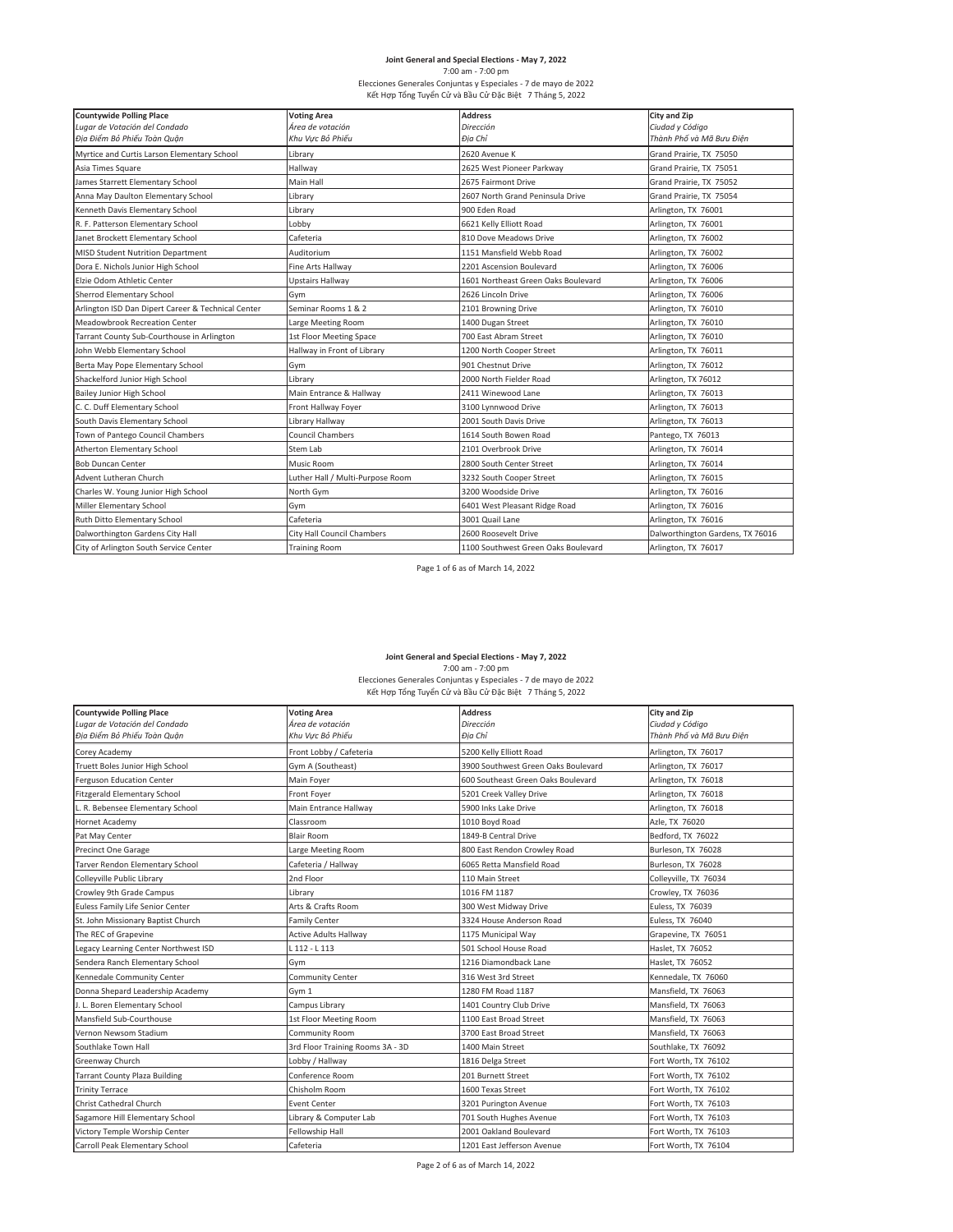# **Joint General and Special Elections - May 7, 2022<br>7:00 am - 7:00 pm<br>Elecciones Generales Conjuntas y Especiales - 7 de mayo de 2022<br>Κết Hợp Tổng Tuyến Cử và Bầu Cử Đặc Biệt 7 Tháng 5, 2022**

| <b>Countywide Polling Place</b>               | <b>Voting Area</b>      | <b>Address</b>               | City and Zip             |
|-----------------------------------------------|-------------------------|------------------------------|--------------------------|
| Lugar de Votación del Condado                 | Área de votación        | Dirección                    | Ciudad y Código          |
| Địa Điểm Bỏ Phiếu Toàn Quận                   | Khu Vưc Bỏ Phiếu        | Đia Chỉ                      | Thành Phố và Mã Bưu Điện |
| Community Christian Church Education Building | Cafeteria               | 1720 Vickery Boulevard East  | Fort Worth, TX 76104     |
| <b>Fire Station Community Center</b>          | West Side Gvm           | 1601 Lipscomb Street         | Fort Worth, TX 76104     |
| Morningside Elementary School                 | Auditorium              | 2601 Evans Avenue            | Fort Worth, TX 76104     |
| Southside Community Center                    | Hazel B                 | 959 East Rosedale Street     | Fort Worth, TX 76104     |
| Van Zandt-Guinn Elementary School             | Cafeteria               | 600 Kentucky Avenue          | Fort Worth, TX 76104     |
| D. McRae Elementary School                    | Science Lab             | 3316 Avenue N                | Fort Worth, TX 76105     |
| S. S. Dillow Elementary School                | Auditorium              | 4000 Avenue N                | Fort Worth, TX 76105     |
| <b>Sycamore Recreation Center</b>             | Multi-Purpose Room      | 2525 East Rosedale Street    | Fort Worth, TX 76105     |
| William M. McDonald YMCA                      | Studio B                | 2701 Moresby Street          | Fort Worth, TX 76105     |
| Diamond Hill/Jarvis Branch Library            | <b>Meeting Room</b>     | 1300 Northeast 35th Street   | Fort Worth, TX 76106     |
| Iglesia Palabra de Amor                       | <b>Dining Area</b>      | 3402 Northwest 28th Street   | Fort Worth, TX 76106     |
| Como Community Center                         | Lobby                   | 4660 Horne Street            | Fort Worth, TX 76107     |
| International Newcomer Academy                | Gym                     | 3813 Valentine Street        | Fort Worth, TX 76107     |
| Jo Kelly School                               | Gym                     | 201 North Bailey Avenue      | Fort Worth, TX 76107     |
| North Hi Mount Elementary School              | Gym                     | 3801 West 7th Street         | Fort Worth, TX 76107     |
| <b>Blue Haze Elementary School</b>            | Multi-Purpose Room      | 601 Blue Haze Drive          | Fort Worth, TX 76108     |
| Brewer High School                            | East Hallway            | 1025 West Loop 820 North     | Fort Worth, TX 76108     |
| White Settlement ISD Administration Building  | <b>Board Room</b>       | 401 South Cherry Lane        | Fort Worth, TX 76108     |
| McLean 6th Grade School                       | Auditorium              | 3201 South Hills Avenue      | Fort Worth, TX 76109     |
| Southcliff Baptist Church                     | Main Building Concourse | 4100 Southwest Loop 820      | Fort Worth, TX 76109     |
| Southwest Regional Library                    | <b>Meeting Room</b>     | 4001 Library Lane            | Fort Worth, TX 76109     |
| <b>Tanglewood Elementary School</b>           | Cafeteria               | 3060 Overton Park Drive West | Fort Worth, TX 76109     |
| E. M. Daggett Elementary School               | Gym                     | 958 Page Avenue              | Fort Worth, TX 76110     |
| George C. Clarke Elementary School            | Cafeteria               | 3300 South Henderson Street  | Fort Worth, TX 76110     |
| Lily B. Clayton Elementary School             | Cafeteria               | 2000 Park Place Avenue       | Fort Worth, TX 76110     |
| R. L. Paschal High School                     | Lobby in Gus Bate Gym   | 2911 Forest Park Boulevard   | Fort Worth, TX 76110     |
| Richard J. Wilson Elementary School           | Gym                     | 900 West Fogg Street         | Fort Worth, TX 76110     |
| Victory Forest Community Center               | Gym or Dance Room       | 3427 Hemphill Street         | Fort Worth, TX 76110     |
| Worth Heights Community Center                | Activity Room 4         | 3551 New York Avenue         | Fort Worth, TX 76110     |

Page 3 of 6 as of March 14, 2022

**Joint General and Special Elections - May 7, 2022<br>7:00 am - 7:00 pm<br>Elecciones Generales Conjuntas y Especiales - 7 de mayo de 2022<br>Κết Hợp Tổng Tuyến Cử và Bầu Cử Đặc Biệt 7 Tháng 5, 2022** 

| <b>Countywide Polling Place</b>               | <b>Voting Area</b>                      | <b>Address</b>            | City and Zip                |
|-----------------------------------------------|-----------------------------------------|---------------------------|-----------------------------|
| Lugar de Votación del Condado                 | Área de votación                        | Dirección                 | Ciudad y Código             |
| Địa Điểm Bỏ Phiếu Toàn Quân                   | Khu Vưc Bỏ Phiếu                        | Đia Chỉ                   | Thành Phố và Mã Bưu Điên    |
| Worth Heights Elementary School               | Library                                 | 519 East Butler Street    | Fort Worth, TX 76110        |
| Andrew "Doc" Session Community Center         | <b>Activity Room</b>                    | 201 South Sylvania Avenue | Fort Worth, TX 76111        |
| Oakhurst Elementary School                    | Gym                                     | 2700 Yucca Avenue         | Fort Worth, TX 76111        |
| Riverside Applied Learning Center             | Gym                                     | 3600 Fossil Drive         | Fort Worth, TX 76111        |
| <b>Riverside Community Center</b>             | Community Room                          | 3700 East Belknap Street  | Fort Worth, TX 76111        |
| Springdale Elementary School                  | Auditorium                              | 3207 Hollis Street        | Fort Worth, TX 76111        |
| Versia L. Williams Elementary School          | Library                                 | 901 Baurline Street       | Fort Worth, TX 76111        |
| Atwood McDonald Elementary School             | Gym                                     | 1850 Barron Lane          | Fort Worth, TX 76112        |
| <b>East Regional Library</b>                  | <b>Meeting Room</b>                     | 6301 Bridge Street        | Fort Worth, TX 76112        |
| Eastern Hills High School                     | Front Lobby                             | 5701 Shelton Street       | Fort Worth, TX 76112        |
| First Jefferson Unitarian Universalist Church | Fellowship Hall                         | 1959 Sandy Lane           | Fort Worth, TX 76112        |
| Handley-Meadowbrook Community Center          | Multi-Purpose #2                        | 6201 Beaty Street         | Fort Worth, TX 76112        |
| Legacy Fellowship Church                      | Fellowship Hall                         | 5320 Norma Street         | Fort Worth, TX 76112        |
| Martin Luther King Community Center           | <b>Activity Room</b>                    | 5565 Truman Drive         | Fort Worth, TX 76112        |
| Paul Laurence Dunbar High School              | Front Foyer                             | 5700 Ramey Avenue         | Fort Worth, TX 76112        |
| St. Matthew United Methodist Church           | Fellowship Hall                         | 2414 Hitson Lane          | Fort Worth, TX 76112        |
| <b>River Oaks Annex</b>                       | Open Area                               | 4900 River Oaks Boulevard | River Oaks, TX 76114        |
| River Oaks United Methodist Church            | Fellowship Hall                         | 4800 Ohio Garden Road     | River Oaks, TX 76114        |
| Westworth Village City Hall                   | Community Room                          | 311 Burton Hill Road      | Westworth Village, TX 76114 |
| Carter Park Elementary School                 | Auditorium                              | 1204 East Broadus Avenue  | Fort Worth, TX 76115        |
| El Buen Pastor Baptist Church                 | Childrens Worship Center North Building | 4800 Merida Avenue        | Fort Worth, TX 76115        |
| Hubbard Heights Elementary School             | Auditorium                              | 1333 West Spurgeon Street | Fort Worth, TX 76115        |
| James Avenue Service Center                   | Breakroom                               | 5001 James Avenue         | Fort Worth, TX 76115        |
| Agape Baptist Church                          | <b>Fellowship Hall</b>                  | 3900 Southwest Boulevard  | Fort Worth, TX 76116        |
| Country Inn & Suites                          | <b>Meeting Room</b>                     | 2730 South Cherry Lane    | Fort Worth, TX 76116        |
| <b>Harvest United Methodist Church</b>        | Fellowship Hall                         | 6036 Locke Avenue         | Fort Worth, TX 76116        |
| R. D. Evans Community Center                  | Northside Multi-Purpose Room            | 3242 Lackland Road        | Fort Worth, TX 76116        |
| <b>Haltom City Senior Center</b>              | Classroom in NE Corner of Building      | 3201 Friendly Lane        | Haltom City, TX 76117       |
| First Baptist Hurst at the Trails             | Gym                                     | 9208 Trammel Davis Road   | Fort Worth, TX 76118        |

Page 4 of 6 as of March 14, 2022